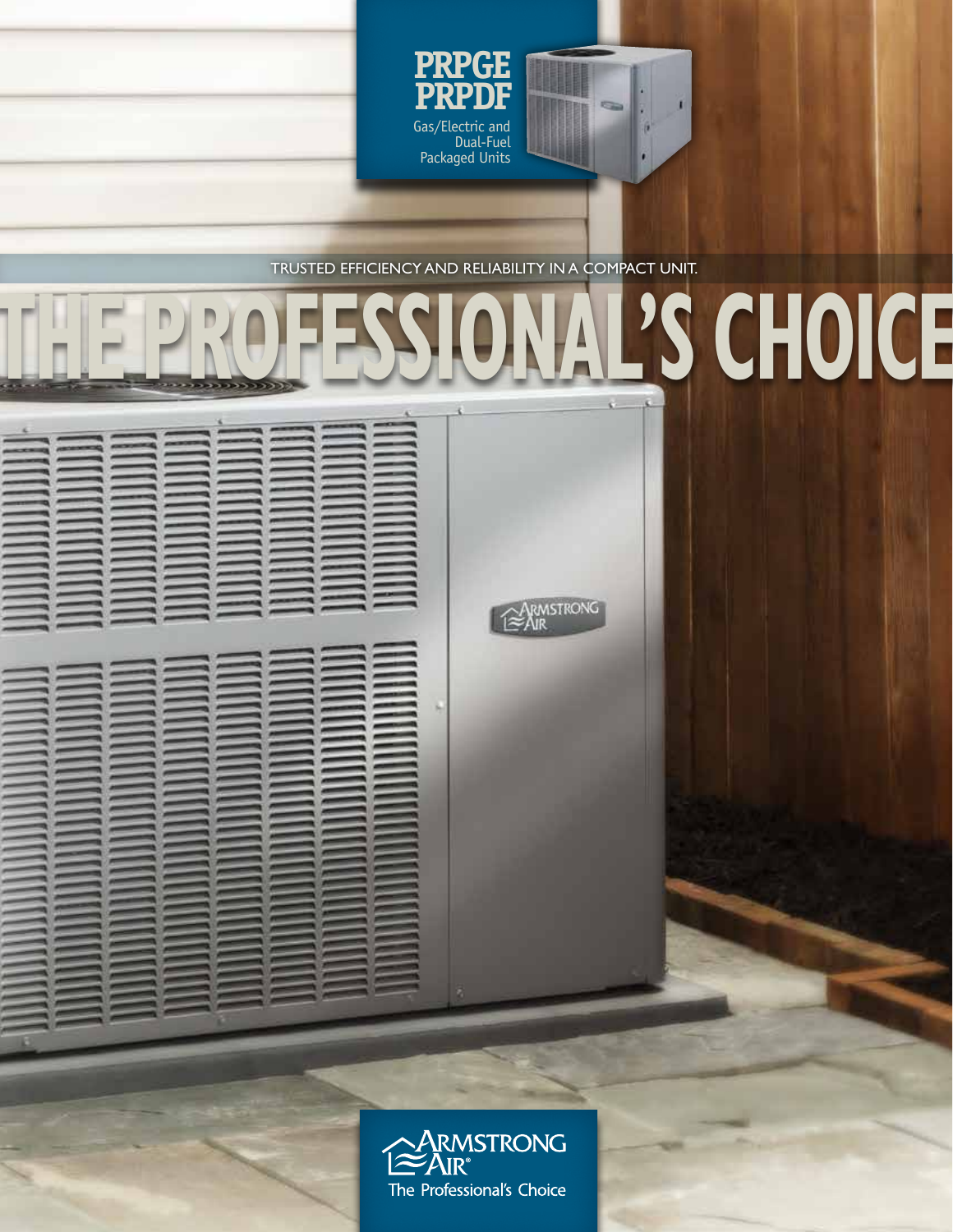# Armstrong Air™ brings energy efficiency without sacrificing consistent temperatures.

RMSTRONG

added

When you don't want to sacrifice quality for lower utility bills, choose Armstrong Air **PRPGE and PRPDF packaged units**. They're a smart choice for reliable heating and cooling, with the optional flexibility of dual-fuel operation. Dual-fuel operation selects the most efficient heating option – the electric heat pump for milder days or gas heat when temperatures drop.

The PRPGE and PRPDF both offer a compact design that's quick to install, along with **energy ratings of 14.0 SEER, 81% AFUE and 8.0 HSPF**. That makes them the consistent choice of HVAC professionals everywhere.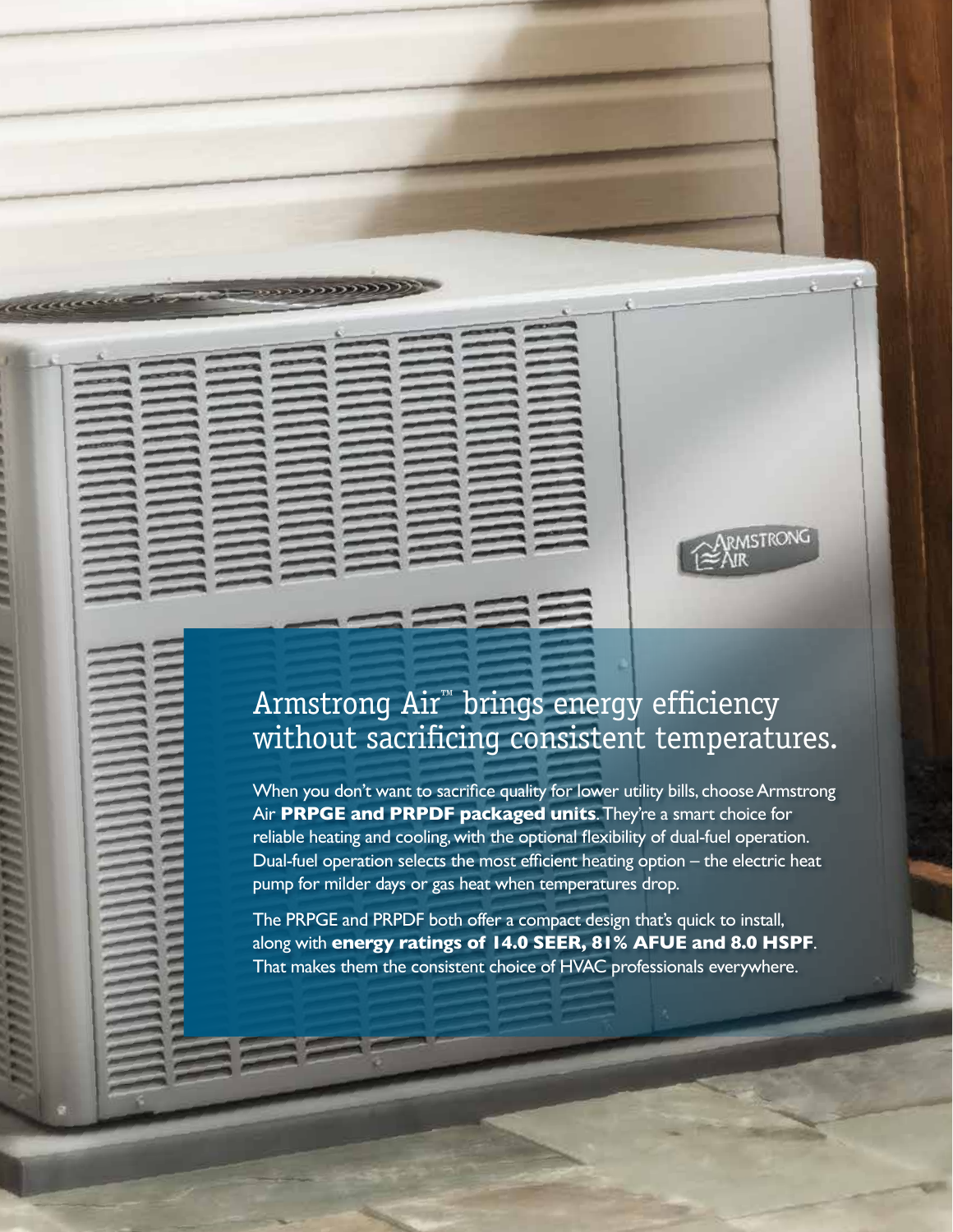## Inside the design of the Armstrong Air packaged units:

#### *MHT*™ Technology:

*Armstrong Air's proprietary heat transfer system. The coil features rifled tubing to enhance refrigerant flow, while lanced coil fins increase surface contact between metal and air. They combine for maximum heat transfer and efficiency.* 

#### Integrated Compressor Protection:

*The combination of both high- and low-pressure switches gives additional reliability to each unit. The high-pressure switch prevents operation in the event that refrigerant pressures exceed safe levels, protecting the compressor. In the event that your unit does not have enough refrigerant, the low-pressure switch prevents the unit from drawing in moisture and other contaminants while operating.*

#### Single-Stage Scroll Compressor:

*A time-proven design chosen for its consistent performance, incredible durability and long operating life, the single-stage scroll compressor works hard year after year.*

#### Vibration Reduction:

*Each compressor is constructed with rubber pads to reduce vibration during operation. Less vibration lowers sound, so your outdoor entertaining is not interrupted.*

#### Tri-Diamond™ Technology:

*Our unique Tri-Diamond design increases the heat exchanger's surface area, making heat transfer more efficient. This allows for a smaller heat exchanger that requires less energy to operate.*

#### Tilted Heat Exchanger:

*By tilting the heat exchanger, the Tri-Diamond design eliminates issues caused by condensation developed during the cooling season. As a result, these units start up when they're supposed to, year after year.*

#### Built-In Pest Control:

*Even during the off-season, Armstrong Air packaged units periodically cycle on the heating components. This creates an inhospitable environment for birds, rodents and insects, keeping them from nesting inside.*

The advanced features of the Armstrong Air packaged units work together to bring you:

### CRAFTSMANSHIP

Internal Monitoring:

*Your Armstrong Air packaged unit's electronic control system continuously monitors operation and generates LED codes to help technicians solve problems faster and more accurately.*

The PRPGE and PRPDF are engineered with quality materials, and built to last. The unique **Tri-Diamond Heat Exchanger** offers greater surface area and a smaller size for **more efficient and reliable heating**.

#### **EFFICIENCY**

The PRPGE and PRPDF offer efficiency ratings of 14.0 SEER, 81% AFUE and 8.0 HSPF, meaning **consistent energy savings through every season**. The flexibility of dual-fuel operation in the PRPDF means your unit can heat with

#### **COMMITMENT**

Armstrong Air's dedication to a better product is backed by a Limited Lifetime Warranty on the aluminized steel heat exchanger and a 10-Year Limited Warranty on parts.\*

either gas or electricity, using whichever is most cost-efficient for the weather.